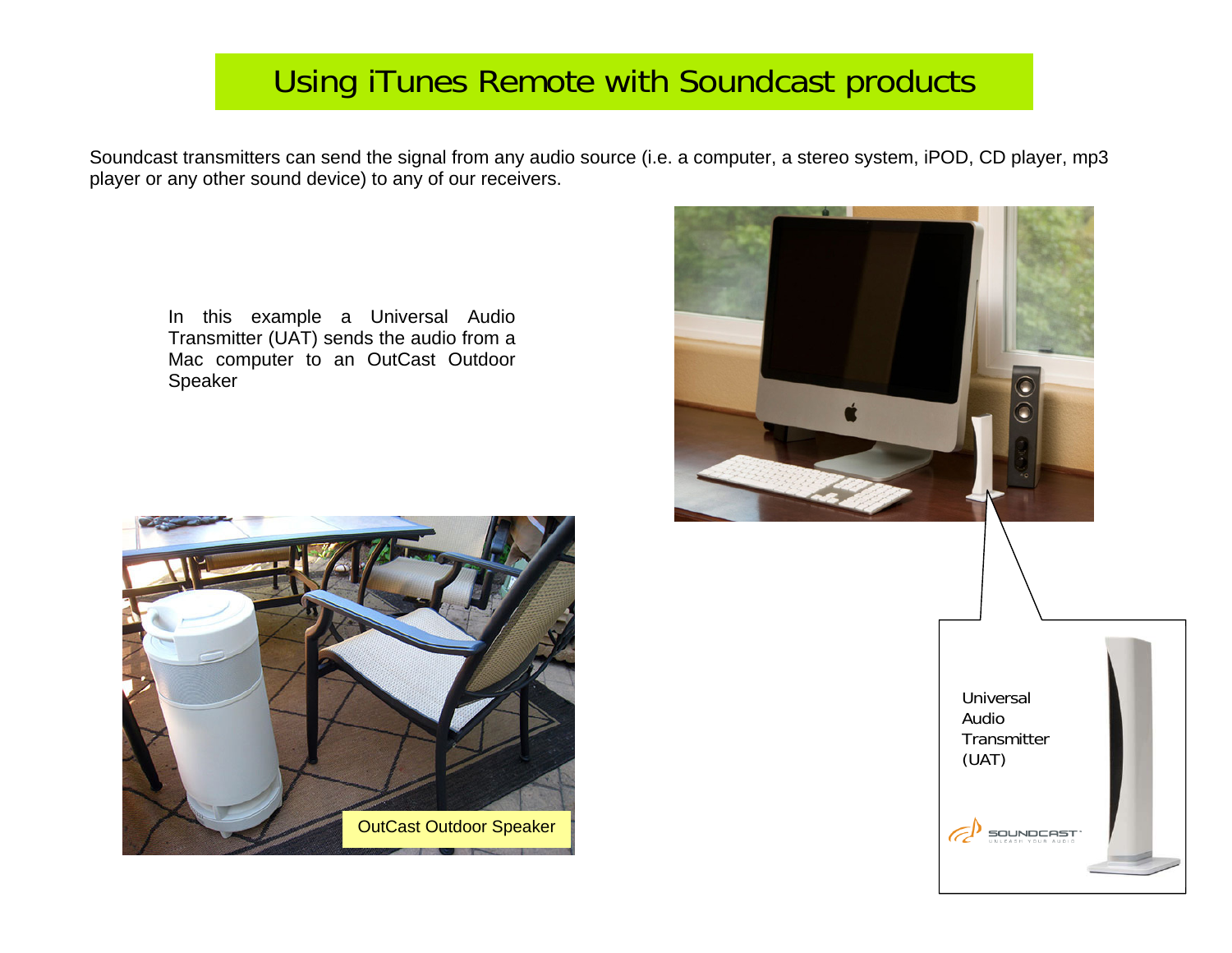While our products make this scenario possible, some users still have the need to have a visual reference of the music tracks that are being played by the Soundcast receiver they're using (OutCast, SpeakerCast, iCast receiver, Subcast receiver or OutCast Jr.).

For that reason we want to show a simple way to use the iTunes remote application in a Soundcast System setup.



#### **Requirements for this setup are as follows:**

- PC or Mac Computer with latest iTunes installed
- iTunes remote application installed \*
- iPhone or iPod Touch with iTunes remote installed \*
- UAT or iCast Transmitter from Soundcast Systems
- OutCast or any other wireless receiver from Soundcast Systems
- Your Music library!

\* For instructions on how to install and/or troubleshoot iTunes remote application read the following documents from our website:

**How to control iTunes with your iPhone or iPod Touch**

**Troubleshooting iTunes remote**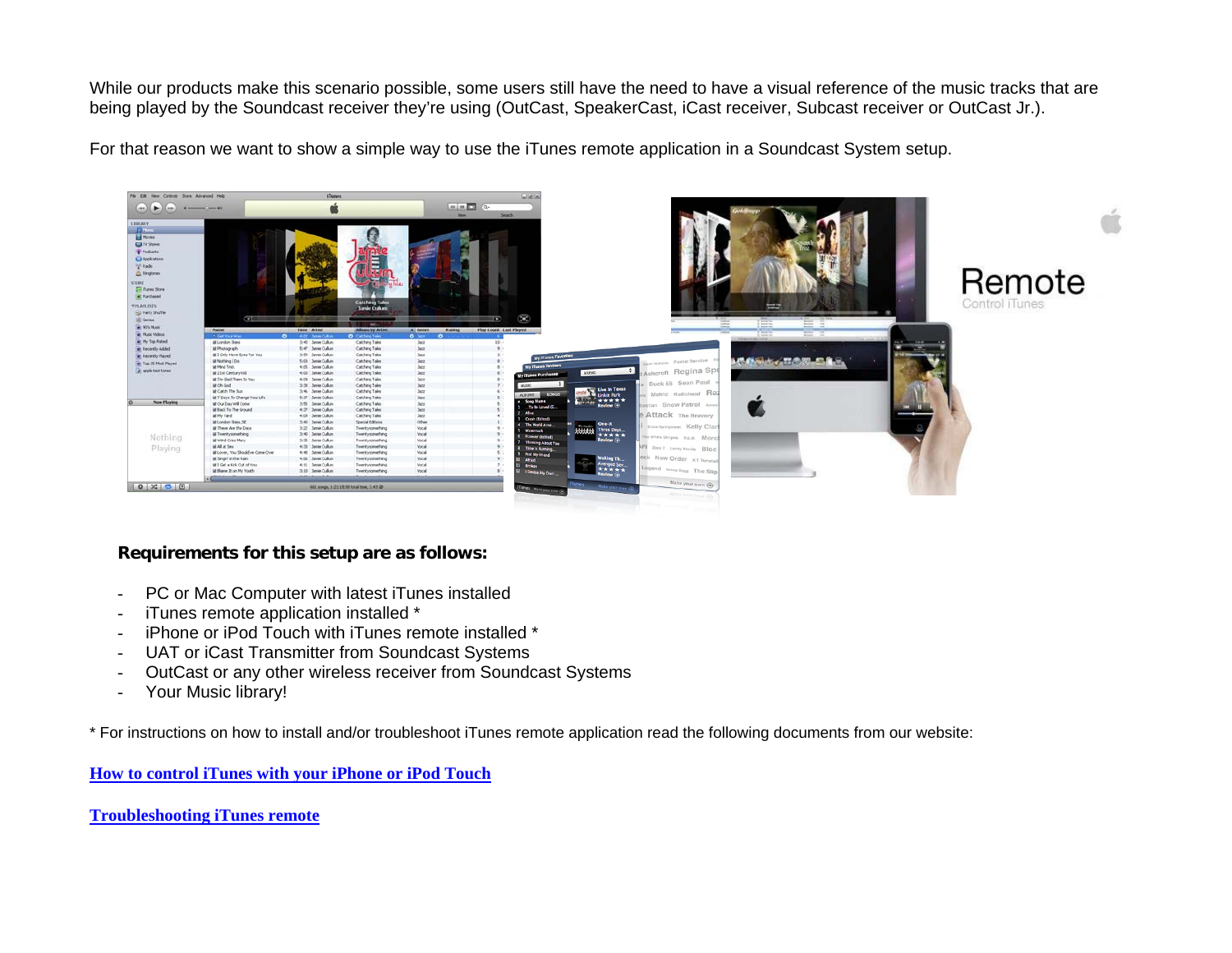## iTunes Remote in a Soundcast System setup **Usin**

#### **Setting up the system is pretty simple once you install the Remote application.**

- 1. First restart your computer.
- 2. Connect your UAT and set both the UAT and the receiver to the same channel (in this example the OutCast).
- 3. Start iTunes
- 4. Start the Remote application on your iPod Touch or iPhone (it will look for your library and will load it).
- 5. Play your music right from your iPOD Touch or iPhone.



**OutCast** 



**Using UAT** 



#### You are now able to:

- $\triangleright$  Have access to your music from anywhere within your Wi-Fi network.
- $\triangleright$  Play back the music from your iTunes library through the OutCast outdoor speaker (or any Soundcast receiver) remotely.
- ¾ Locate songs, playlists, artists, albums of your computer's library and control all transport functions directly from your iPhone or iPod Touch wherever you are!
- ¾ Create new playlists on your iPhone or iPod Touch remotely.
- $\triangleright$  Control playback functions directly on the OutCast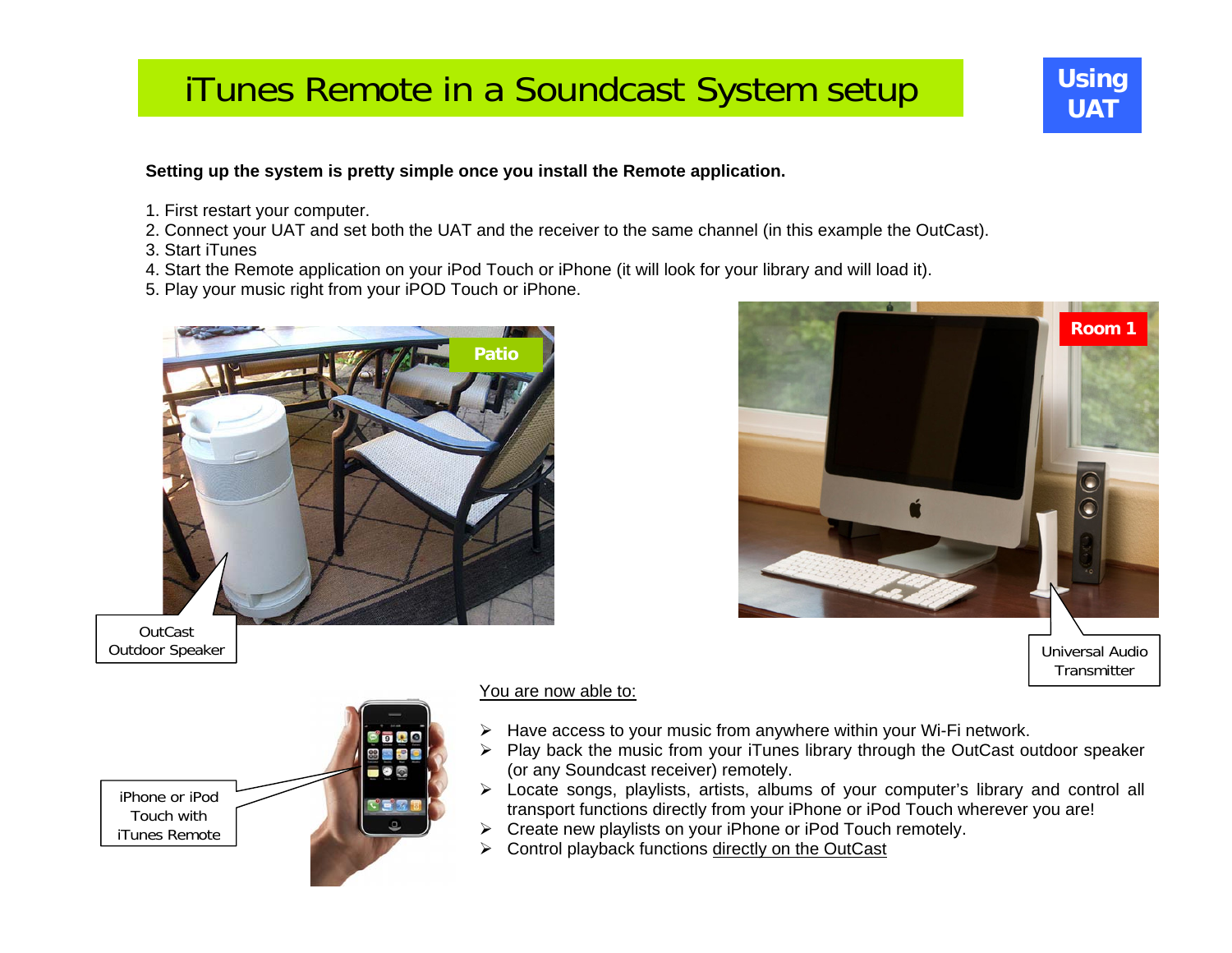### Basic connection diagram

UAT sending audio from the computer to 1 OutCast outdoor speaker

W



**PC or Mac**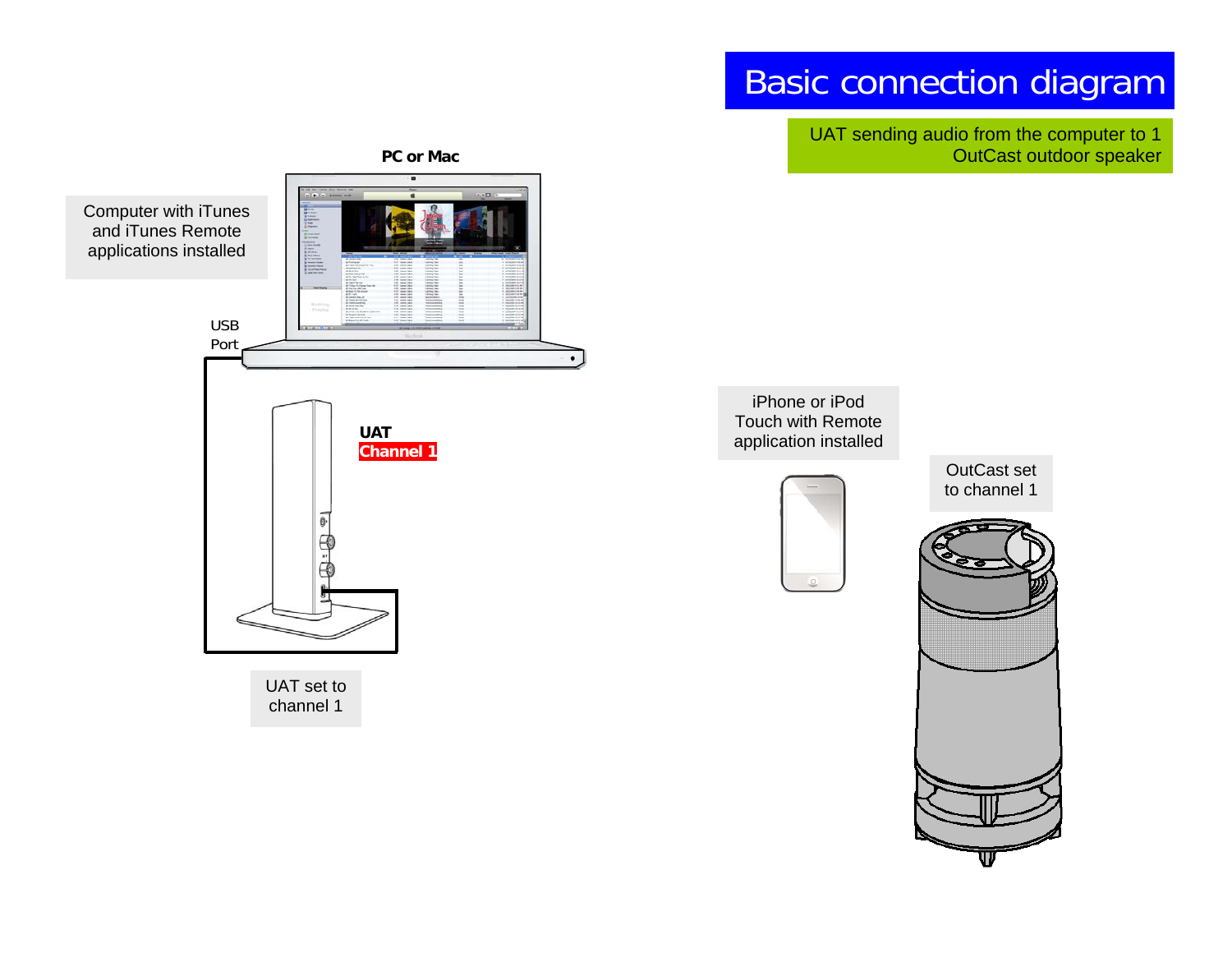#### Advanced connection diagram

**OutCast 1 Channel 1** 

UAT sending audio to a pair of local speakers and to a pair of wireless OutCast outdoor speakers

**OutCast 2 Channel 1** 



**Set to Channel 1**

(Powered Speakers shown) If passive speakers are used, an amplifier will be needed.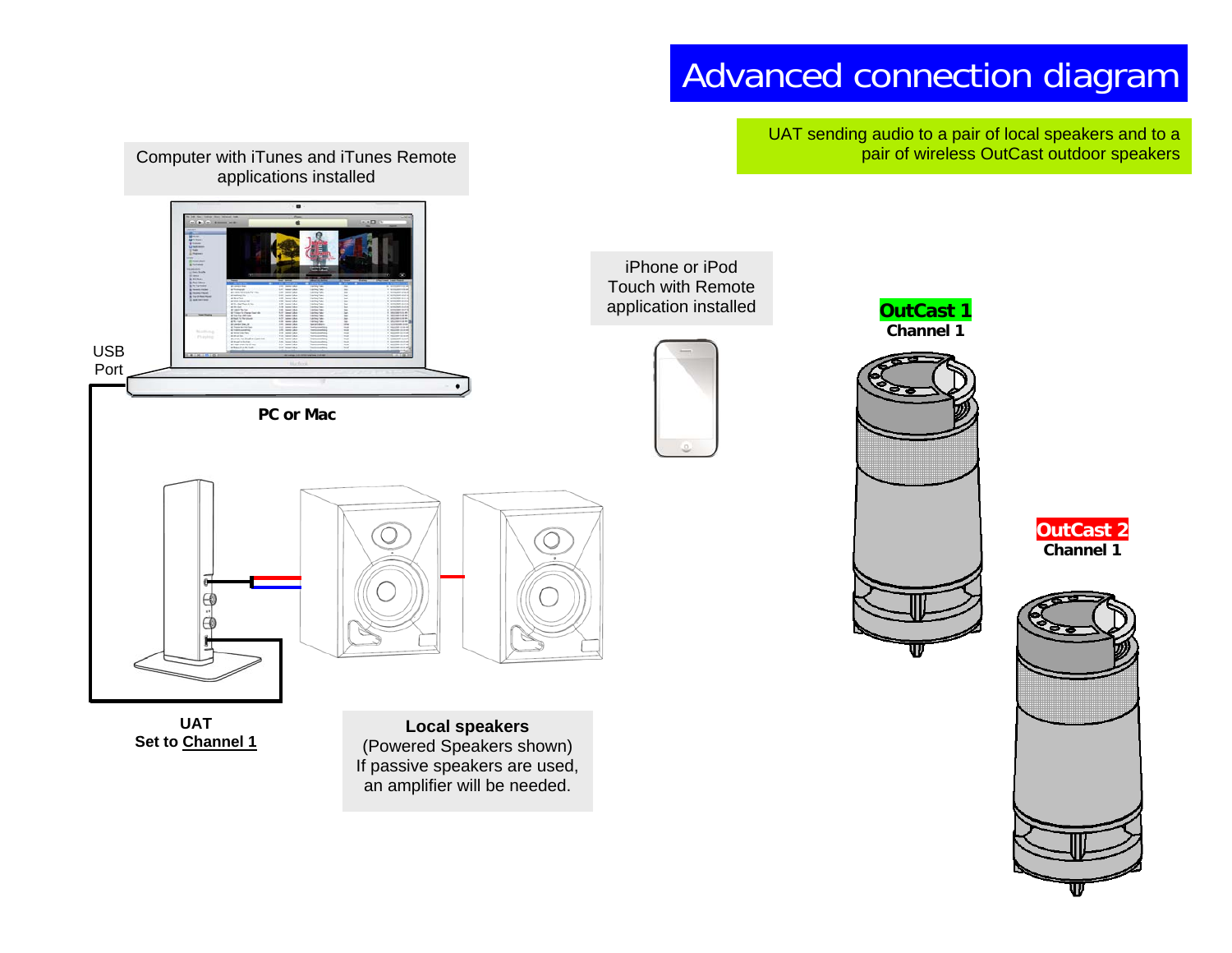## Troubleshooting the UAT

If after connecting your UAT you still hear the music coming from your computer speakers instead of your Soundcast system, it means your computer is set to play music from its internal soundcard.

To change this, follow the next steps:

#### **MAC**

With the UAT connected and iTunes playing...

- 1. Go to System Preferences
- 2. Under "Hardware" double click on the "Sound" icon.
- 3. A window will appear showing the sound devices your computer is actually seeing. You should be able to see "USB Audio DAC" on the list of devices.
- 4. Select "USB Audio DAC" by clicking on it.

After performing these steps you will notice your Mac speakers will stop sounding and the music will start playing through your Soundcast System.

If you still don't hear any sound make sure your computer's volume slider is not all the way down (0 volume).

#### **PC**

With the UAT connected and iTunes playing...

- 1. Go to Control Panel
- 2. Click on the "Sound and Audio Devices" icon.
- 3. Under the Audio tab you will find "Sound and Playback". Select "USB Audio DAC" as the default device.
- 4. Click on "Ok".

After performing these steps you will notice your PC speakers will stop sounding and the music will start playing through your Soundcast System.

If you still don't hear any sound make sure the slider on windows mixer is not all the way down (0 volume).



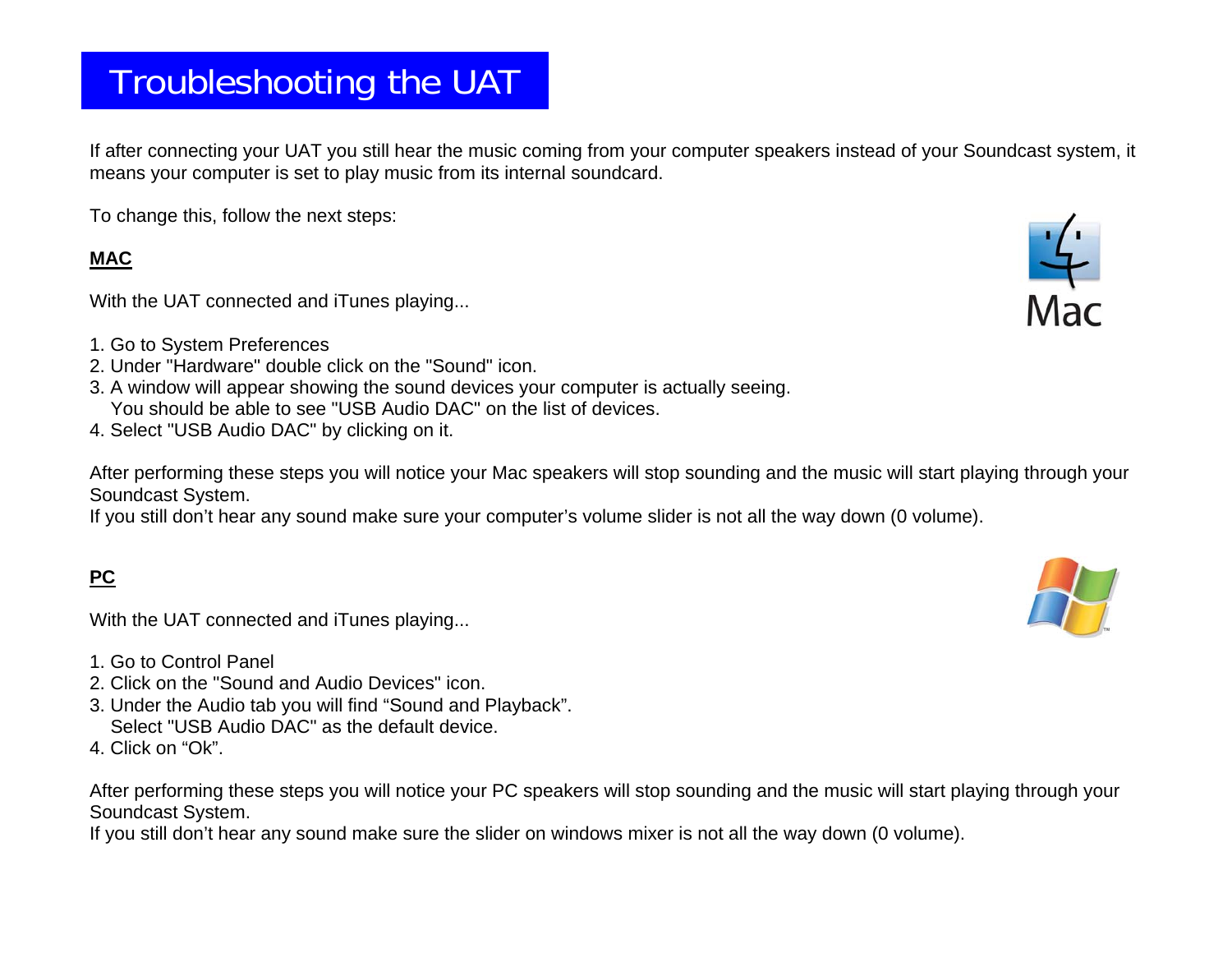## iTunes Remote in a Soundcast System setup **Usin**

**Setting up the system is pretty simple once you install the Remote application.** 

- 1. Start iTunes.
- 2. Connect your iCast to the headphones output.
- 3. Set both the iCast Transmitter and the Receiver (in this example the OutCast) to the same channel.
- 4. Start the Remote application on your iPod Touch or iPhone (it will look for your library and will load it).
- 5. Play your music right from your iPOD Touch or iPhone.



You are now able to:

- $\triangleright$  Have access to your music from anywhere within your Wi-Fi network.
- $\triangleright$  Play back the music from your iTunes library through the OutCast outdoor speaker (or any Soundcast receiver) remotely.
- ¾ Locate songs, playlists, artists, albums of your computer's library and control all transport functions directly from your iPhone or iPod Touch wherever you are!
- $\triangleright$  Create new playlists on your iPhone or iPod Touch remotely.



**Using iCast** 

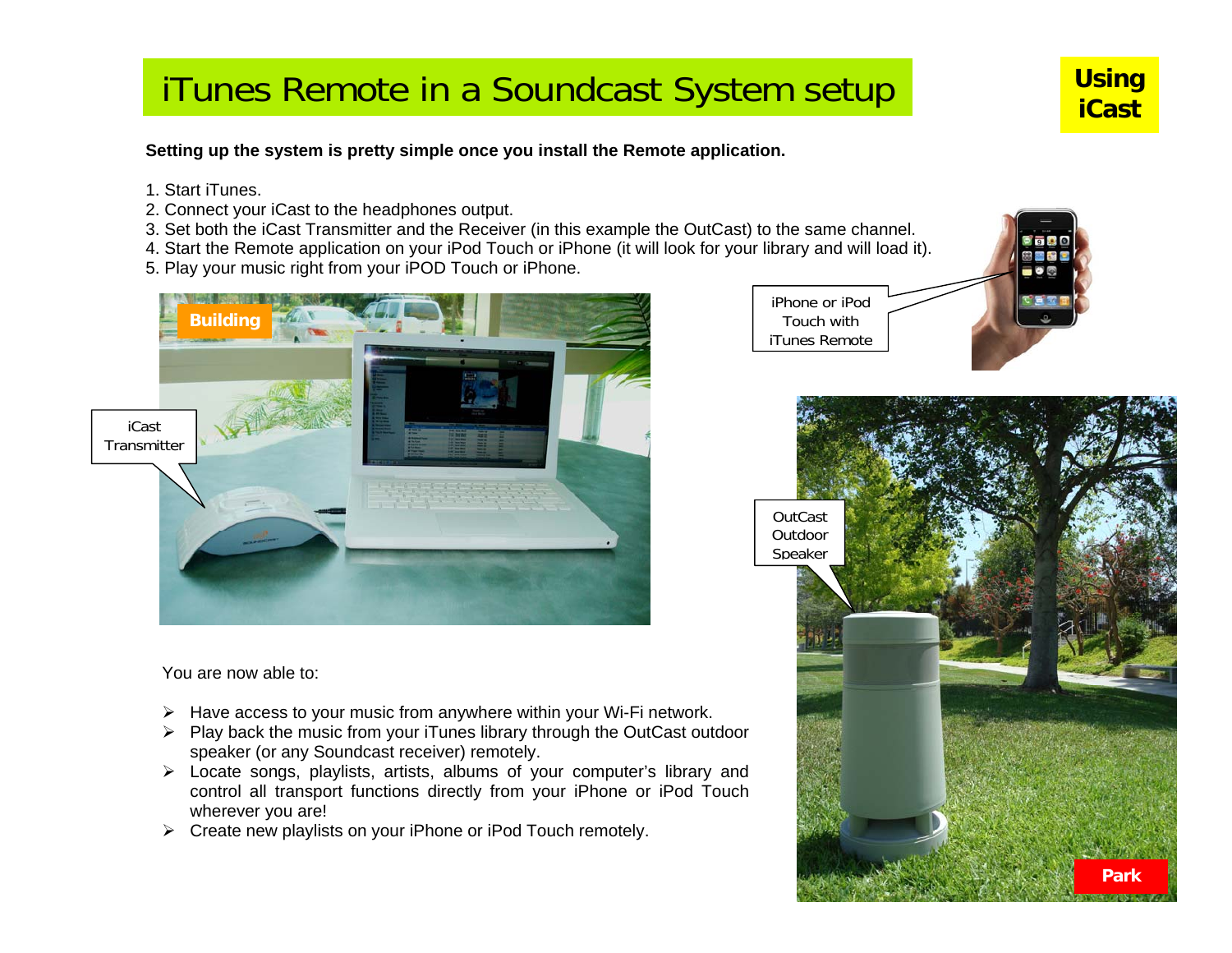![](_page_7_Figure_0.jpeg)

### Basic connection diagram

to 1 OutCast outdoor speaker

w